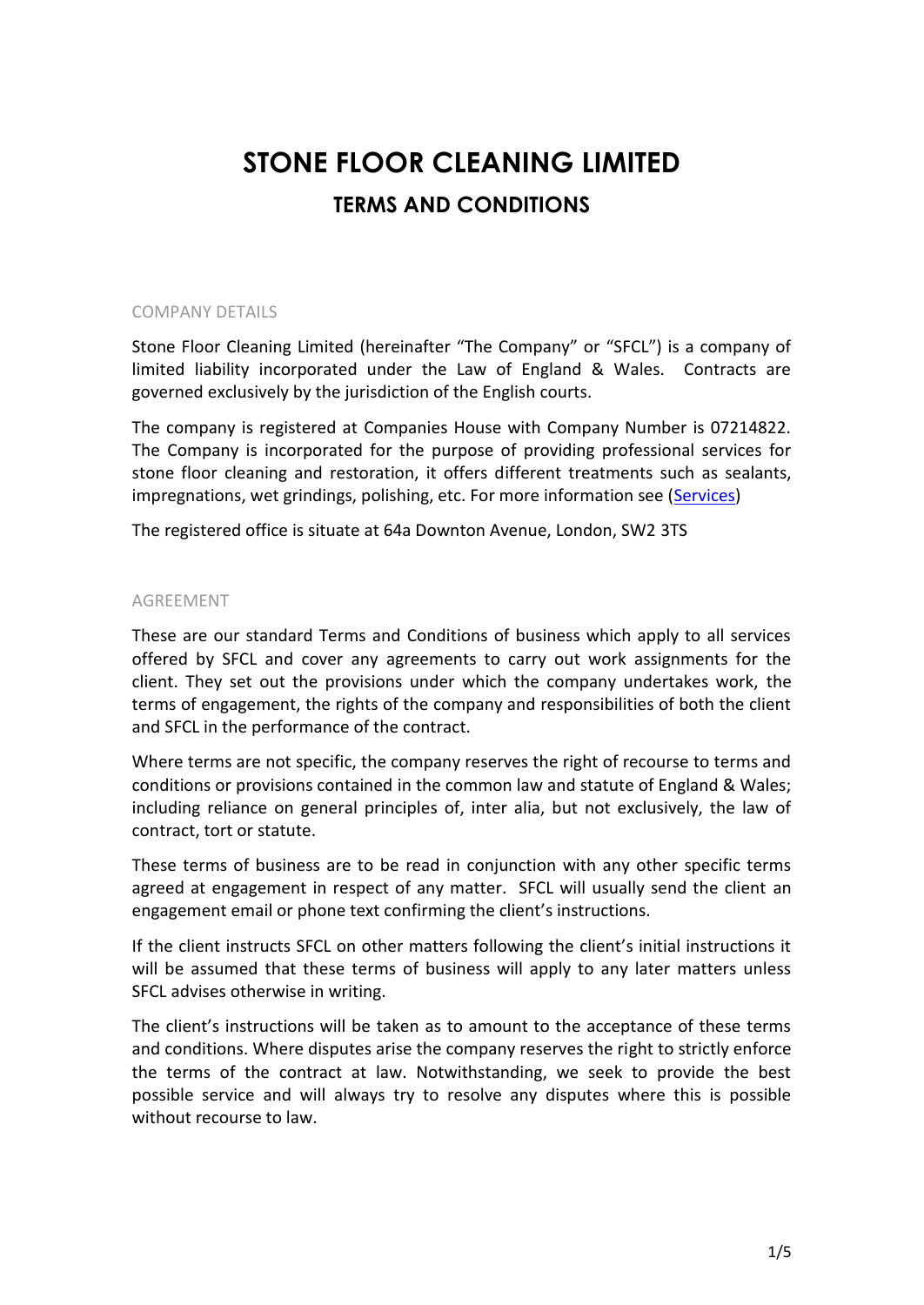# OUR OBLIGATIONS

We undertake to complete all work to a professional standard exercising the due care and skill required within the remit of our expertise. We do not expect clients to instruct us to undertake work for which we have no expertise.

# YOUR OBLIGATIONS

Preparation Work:

We offer no guarantees where such work is requested to be undertaken by SFCL, its employees or company officers. For example, such situations may occur where the company is asked to provide assistance in performing, inter alia, the following tasks:

- Preparation works such as moving furniture or other items which are required by SFCL to undertake assignments or complete its work; and
- Any or all other work or preparations not linked to the direct provision of our services.

In general the client is expected to make their own arrangements pertaining to preparations. Where for the purpose of goodwill the company undertakes any such tasks on specific request, it is accepted by the client that this is entirely at their own risk and liability is excluded to the maximum available under the general laws of England & Wales.

It is the responsibility of the client to undertake preparations to allow the company to start, undertake and complete its assignment.

The company is entitled to expect:

- That all preparatory works, including moving furniture or other items required to undertake an assignment or work is completed by the client prior to the arrival of the company at the location where work is to be carried out;
- That the company will be free to complete its assignment without hindrance or interference.

The company will not accept responsibility for losses and/or damages which arise in the ordinary course of business which occur as a result of failure to comply with the client's obligations.

Nor will the company accept liability for loss or damages which arise where the company exercises reasonable care and skill in the performance of its duties and where there is no evidence of negligence on the part of the company, its employees or officers.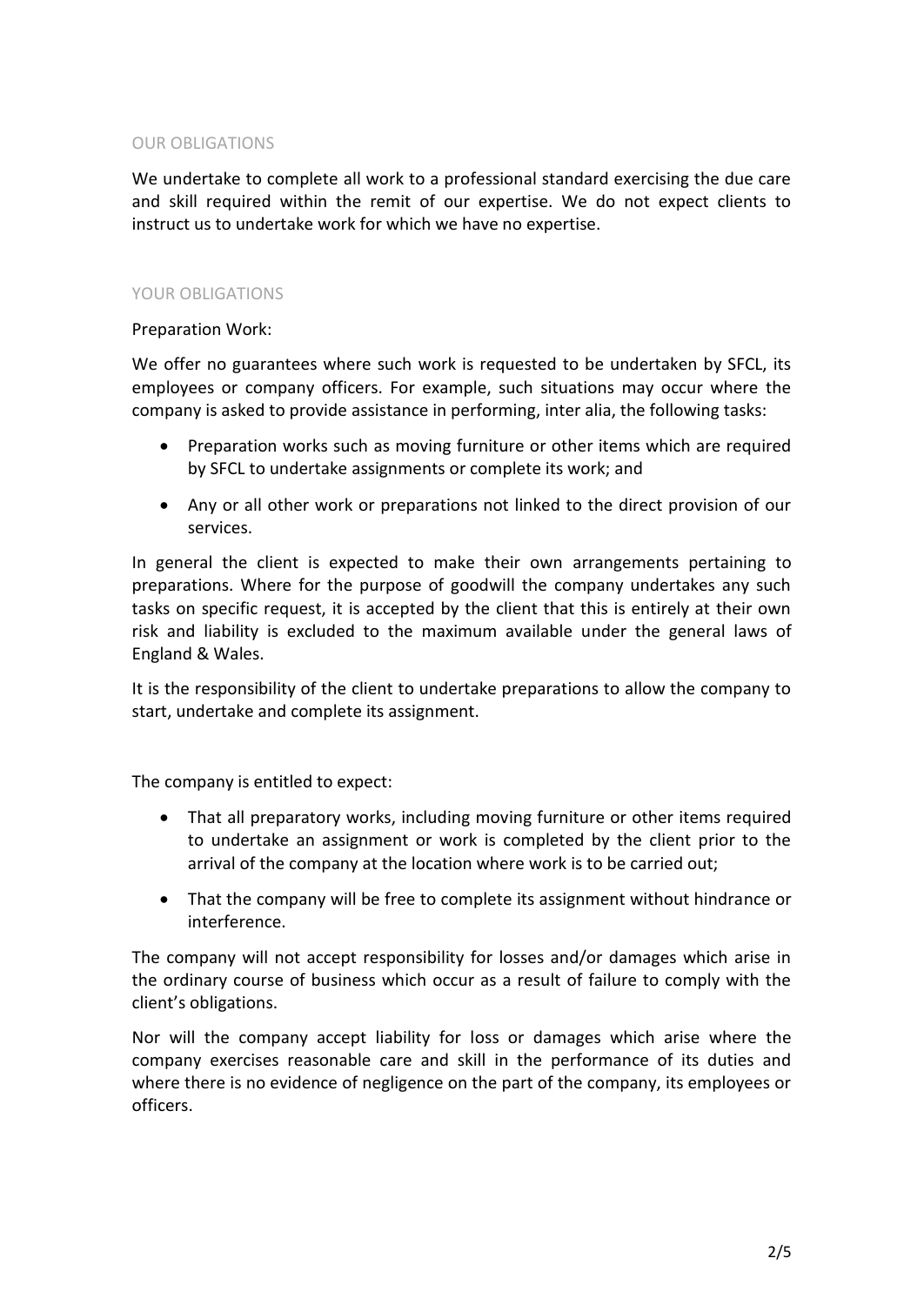### PRECAUTIONS PRIOR TO CLEANING

During all cleaning processes undertaken by the company strong chemicals are used which may cause some surfaces and finishes discolouration or damage. The nature of the materials and products used in processes undertaken by the company to fulfil its assignments are accepted by the client to carry risks in this regard.

The company considers the client has notice of these facts and may reasonably infer that the client knows all and any possessions or fittings or contents that may be affected in such a way and requires the client to take all reasonable steps to ensure that any such items are removed, protected or prepared in such a way as to minimise all reasonable risks which may occur during the cleaning process.

The Company does not accept responsibility for any damage caused in this way and excludes liability to the maximum extent possible under the general principles of English law, including, inter alia but not limited to: contract, tort and applicable statutory provisions.

It is implied that the client has a full household (contents and buildings) insurance policy. The Company is insured for work undertaken in line with its expertise in the discharge of its ordinary duties.

#### **CHARGES**

Stone Floor Cleaning Limited charges for professional services may consist of fees covering labour time and disbursements required to fulfil the assignment.

All quotes cover the work specified and contained within them. Where further work is required or a further quote is obtained meaning further time and/or labour and/or materials are needed to complete additional work, the client accepts such assignments will be chargeable subject only to any agreed waiver on the part of an authorised person of the company

#### FEES

Fees are usually based on either; a fixed-fee agreed for the work by prior quote; or more exceptionally the company reserves the right to charge hourly rates in certain circumstances. Where this is the case the client will be informed of the applicable rates before the start of any work. Hourly rates may apply, but are not limited to, circumstances where work is completed in unsociable hours or at the client's request outside the usual business hours (09.00 to 18.00 Monday to Friday).

Where hourly charges apply this will be with prior agreement and may cover time spent working on the assignment including, but not limited to, dealing with correspondence, telephone calls, preparing quotes for further work.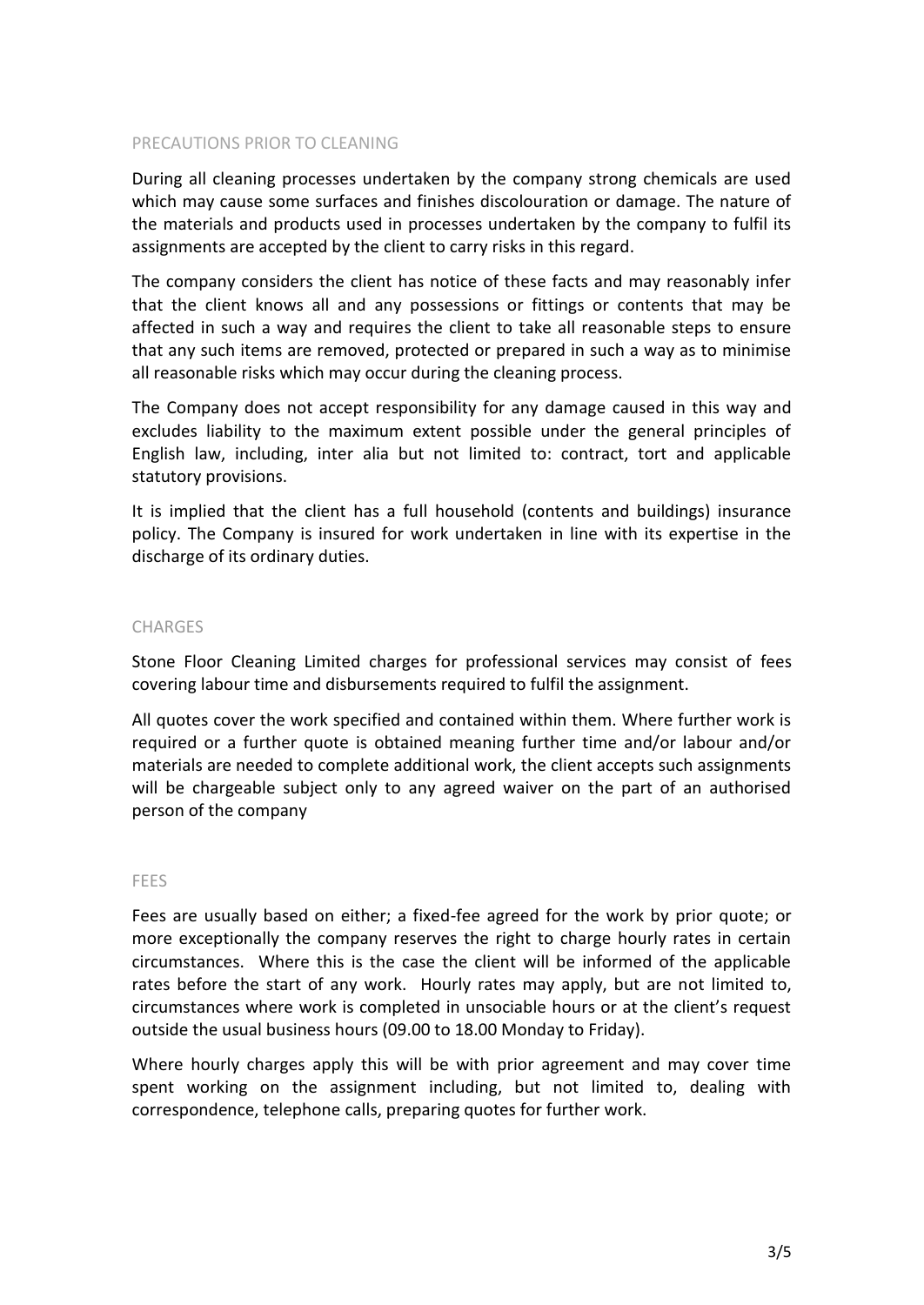SFCL may also charge additionally for time spent travelling and waiting if this is as a result of any request or action of the client. Where this situation is appropriate the company reserves the right to notify the client that this is applicable

### Fees: Private Client

Private clients (non-incorporated entities & individuals) may be expected in certain circumstances to pay a deposit on account a percentage of the appropriate fees in advance of any work being conducted.

#### Fees: Companies

Where work is commissioned by a limited company, the company reserves the right to ask for a deposit.

#### Fees: Cancellation

Where work has been commissioned and the assignment is cancelled without good reason or reasonable notice, the company reserves the right to charge a cancellation fee or make other charges to recompense for lost time including but not limited to; loss of opportunities; wasted time in travel; and/or preparation of other assignments.

This charge will be of £250 per day booked.

### DISBURSEMENTS

Stone Floor Cleaning Limited bills will include any disbursements on the invoice.

### BILLING

The Company will provide an invoice at the conclusion of any assignment or at other times if appropriate; for example, but not limited to, when work may form part of an on-going engagement or assignment extending for a longer period. The company will notify the client where these circumstances apply.

If the company has rendered a final invoice and undertakes further work for which expenses are incurred on the client's behalf, the company reserves the right to render a further bill to cover any and all such disbursements or time costs.

The company's bills do not normally provide a detailed breakdown of the charges or the specific items of work, but this information can be available on prior request. If the client has any queries, the company requires the client to raise them a reasonable time before the assignment is commenced.

The Company expects and requires bills to be paid on completion or in all other circumstances within 14 days of the delivery of the invoice. Where possible this should be by electronic payment.